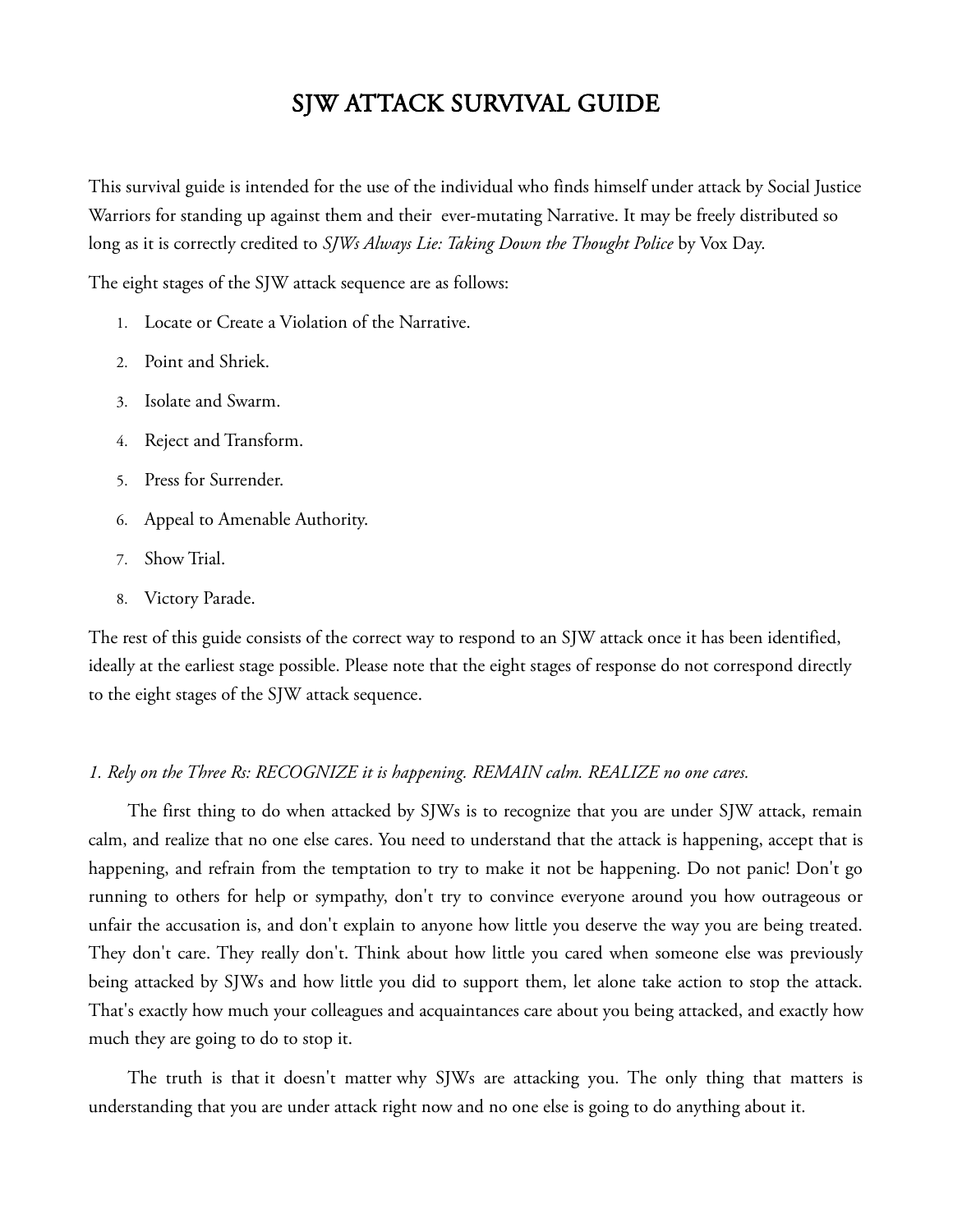## *2. Don't try to reason with them.*

The second thing is to recognize that there is no way you are going to be able to reason your way out of the situation. Most people who come under SJW attack have the causality backwards. They think the attack is taking place due to whatever it is that they did or said. That's not the case. The attack is taking place because of who you are and what you represent to the SJWs: a threat to their Narrative. In most cases, the SJWs attempting to discredit and disemploy you already wanted you out long ago, and they are simply using the nominal reason given as an excuse to get rid of you. And if the attack is more the result of SJW status-seeking rather than thought-policing, that's arguably even worse, because if the motivation concerns them rather than you, there is absolutely nothing you can do about it.

The most important thing to accept here is the complete impossibility of compromise or even meaningful communication with your attackers. SJWs do not engage in rational debate because they are not rational and they do not engage in honest discourse because they do not believe in objective truth. They have no interest whatsoever in talking to you or trying to understand you, indeed, they will avoid you and do their best to minimize their communications with you while constantly talking about you and "explaining" the real meaning of your words and your nefarious true intentions to everyone else. They will also try to isolate you and cut you off from access to any relevant authority, to the media, and to neutral parties, the better to spin the Narrative without your interference. This is why it is vital that you do not agree to any confidentiality agreements or consent to keep your mouth shut while the SJW-driven "investigation" is proceeding.

# *3. Do not apologize.*

The third thing to remember when undergoing an SJW-attack is to never apologize for anything you have done. I repeat: do not apologize. Do not say you are sorry if anyone's feelings were hurt, do not express regret, remorse, or contrition, do not say anything that can be taken as an apology in any way. Just in case I am not being sufficiently clear, do not apologize!

Normal people seek apologies because they want to know that you feel bad about what you have done and that you will at least attempt to avoid doing it again in the future. When SJWs push you for an apology after pointing-and-shrieking at you, what they are seeking is a confession to bolster their indictment. They are like the police down at the station with a suspect in the interrogation room, badgering him to confess to the crime. And like all too many police these days, the SJWs don't really care if you did it or not, they're just looking for a confession that they can take to the prosecutor.

Be aware that once they have launched an attack on you, they will press you hard for an apology and repeatedly imply that if you will just apologize, all will be forgiven. Do not be fooled! I have seen people fall for it time and time again, and the result is always the same. The SJWs are simply looking for a public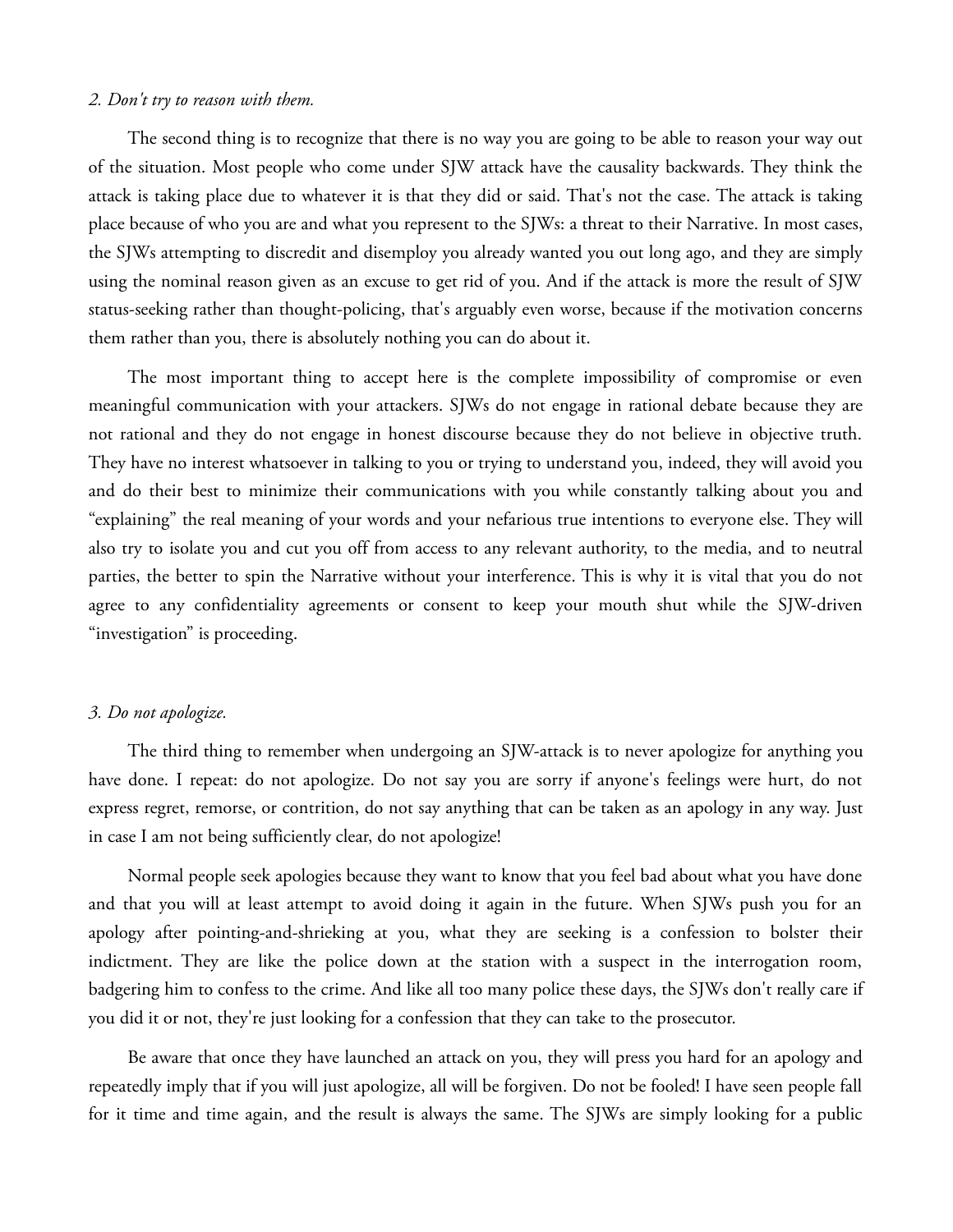confession that will confirm their accusations, give them PR cover, and provide them with the ammunition required to discredit and disemploy you. Apologizing will accomplish nothing more than hand them the very weapons they require to destroy you.

## *4. Accept your fate.*

It is psychologically much easier to survive an SJW attack if you accept early on in the process that you are probably going to lose your job or be purged from your church, your social group, or your professional organization. Remember, if the SJWs were not confident they could take you out, they would not have launched the attack in the first place. They prey upon those they believe, rightly or wrongly, to be vulnerable. Even if you survive the attack, it's highly unlikely that your reputation will survive unscathed as there are simply too many people who are inclined to split the difference in any conflict between two parties, no matter how crazy or dishonest they know one of the parties to be.

Be prepared to be disappointed by the behavior of some of the people you believe to be your friends. But don't be angry with them or allow the anger you feel for the SJWs to be displaced onto those who have disappointed you. While they may have disappointed you with their cowardice, they are not your problem, they did not put you in the position you find yourself, and they are not your enemy. Don't take your pain and anger out on them. Reserve that for the SJWs.

## *5. Document their every word and action*

Most of the time, SJW purges are committed at least partially outside the organization's established rules and forms. You may not be an expert, but some of the people following along will be. Make sure every step in the process, and every piece of communication you receive from them, is documented, critiqued, and publicized. They will pull out all the stops to hide their actions in order to avoid public criticism, and in some of the more egregious cases, ridicule. By forcing them to show their hand in public, you allow others to see and understand what they are really up to. This may not be sufficient to save yourself from the ongoing attack, but it will almost certainly strengthen your negotiating position and will also help prevent the SJWs from blithely repeating the process against you or someone else in the future.

Whatever you do, do not agree to any gag orders or sign any confidentiality agreements that will handicap your ability to use the documentation you have acquired to prevent them from spinning a Narrative about what happened. SJWs rely on secrecy, and once they know you have their actions documented, they will try very hard to tie your hands in a manner that will prevent you from making that information public.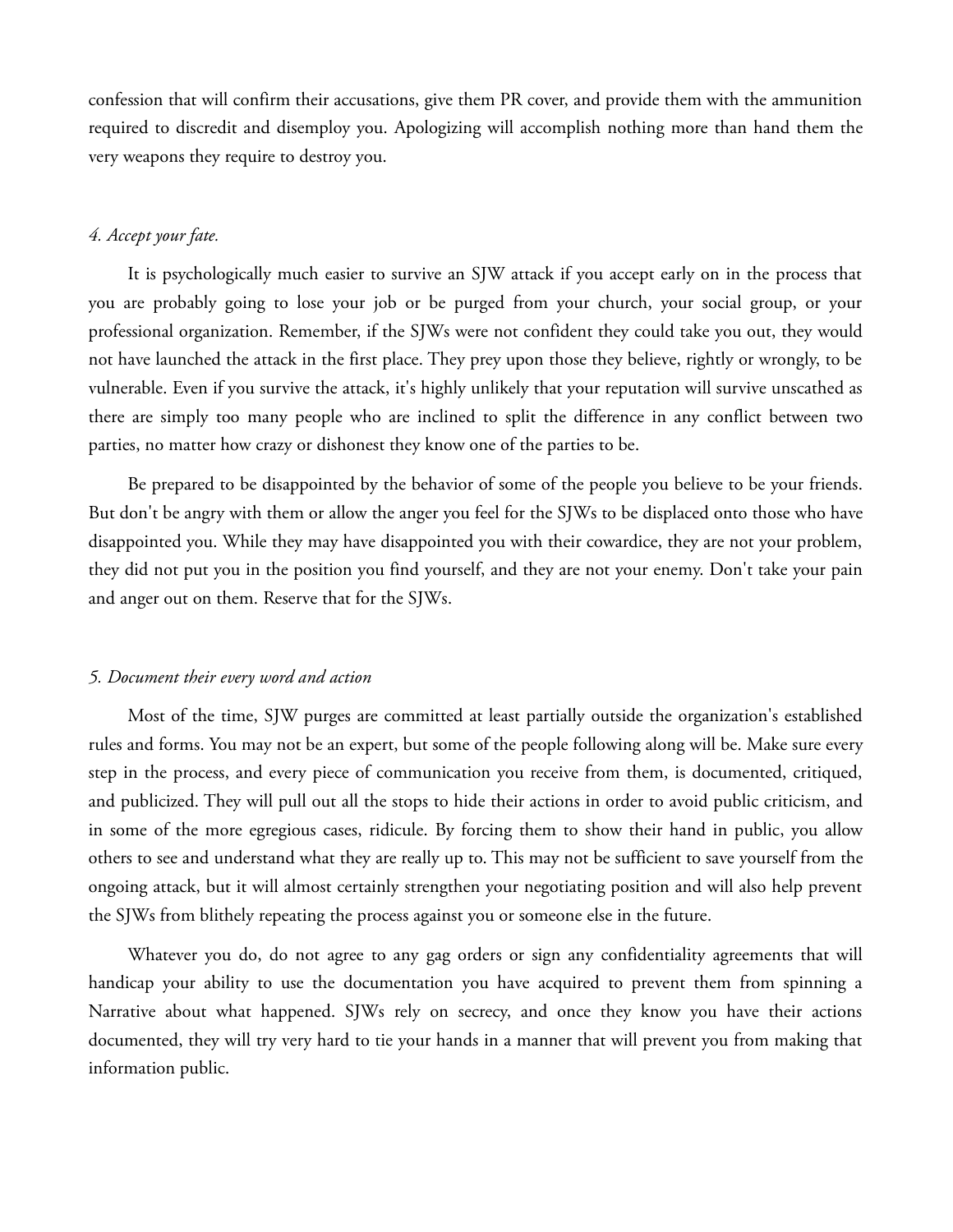## *6. Do not resign!*

Do not resign! You must always keep in mind that their real goal is not to formally purge you, but to encourage you to quit on your own. That allows them to publicly wash their hands of the affair and claim that your decision to leave was not their fault. They will often enlist more reasonable allies to approach you and tell you that it's not possible for you to continue any more, they will appeal to your desire to avoid conflict as well as to the good of the organization, and they will go on endlessly about the supreme importance of an amicable departure. Don't fall for it. Don't do their dirty work for them. Make them take the full responsibility for throwing you out, thereby ensuring they have to suffer the unpredictable longterm consequences of their actions.

No matter how deeply the deck is stacked against you, the outcome will always be in doubt unless you resign. You always have a chance to defeat them as long as you don't quit, and perhaps more importantly, refusing to quit buys you an amount of time that you can use to find another job before they manage to disemploy you. Considering how long you can reasonably expect to draw out the process, which will usually take not weeks, but months, you will considerably enhance your chances of finding alternative employment if you do not resign.

Do not resign! There is no advantage to you in doing so. As with apologizing, resigning is only going to make matters worse, not better, despite what the SJWs will promise you. They'll assure you that it will be best for everyone if you just quietly resign and go away, that it will be better for the organization to which your past contributions are greatly appreciated, and that the one last thing you can do for it now is to avoid making an uncomfortable scene. They'll promise that if you resign, you'll be able to quickly and quietly put the controversy behind you—and the moment you resign, they will alert the media, send out a statement to the entire organization, and begin waving your scalp like a bloody flag. This is because one of their primary goals is to maintain the illusion of their irresistible power and inevitable victory, so they need to advertise their victories in order to intimidate other potential crimethinkers into falling into line.

So don't believe them when they tell you that a resignation will make all the pain and humiliation go away, because SJWs always lie! And whatever you do, don't resign!

# *7. Make the rubble bounce.*

Whether you survive the attempted purge or whether you don't, it's very important to observe who has defined himself as an ally, an enemy, or a neutral party during the process. The choices people make will pleasantly surprise you about as often as they disappoint you. Once everyone's choices have been made clear, your task is simple. Target the enemy at every opportunity. Hit them wherever they show themselves vulnerable. Play as dirty as your conscience will permit. Undermine them, sabotage them, and discredit them. Be ruthless and show them absolutely no mercy. This is not the time for Christian forgiveness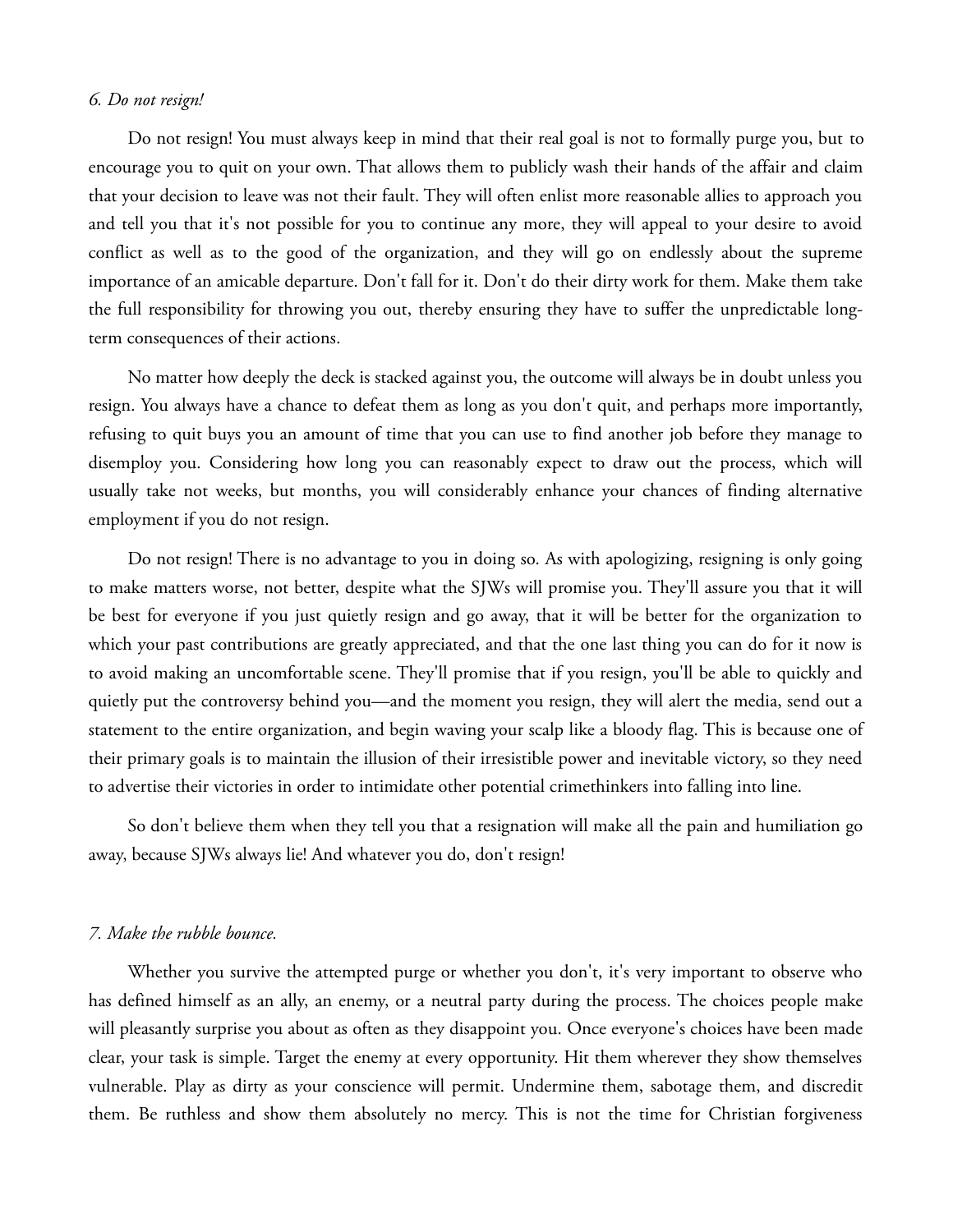because these are people who have not repented, these are people who are trying to destroy you and are quite willing to harm your family and your children in the process. Take them down and take them out without hesitation.

If you have any SJWs working under you, fire them. If you have an SJW relying upon you for something, play dumb and assure him that he'll get it on time, then fail to deliver, all the while promising that it's going to be done next week. Above all, understand that the normal rules of live and let live are no longer in effect. The more you disrupt their activities and their daily routine, the more difficult they will find it to purge you. Assume that you are on your way out—if you've followed the previous advice given, you should already have your landing zone prepared and are only waiting for the right moment to exit and salt the earth. Leave devastation in your wake so that it will take weeks or even months for them to try to recover from the damage of your purging.

# *8. Start nothing, finish everything.*

Even when the initial conflict is over, the SJWs are not going to leave you alone so long as they believe you to be a potentially vulnerable threat to them. This is why you have to be prepared to continue to up the ante until they finally reach the conclusion that they cannot possibly beat you and they are better off keeping their distance. Fortunately, SJWs are highly emotional, cowardly, and prone to depression, so demoralizing them tends to be considerably easier than you might imagine. They will still hate you, but after repeatedly meeting with staunch and confident opposition, they will usually decide to leave you alone and go in search of less difficult prey.

Reward enemies who leave you alone by leaving them in peace. Reward enemies who insist on continuing hostilities with disincentivizing responses that are disproportionate to their provocations. And never forget, no matter what they do, they cannot touch your mind, they cannot touch your heart, and they cannot touch your soul.

This guide consists of selections from "Chapter Seven: What to do when SJWs attack"

*SJWs Always Lie: Taking Down the Thought Police*

Vox Day, Castalia House, (2015) 200 pages, \$4.99

Available from Amazon.com and CastaliaHouse.com